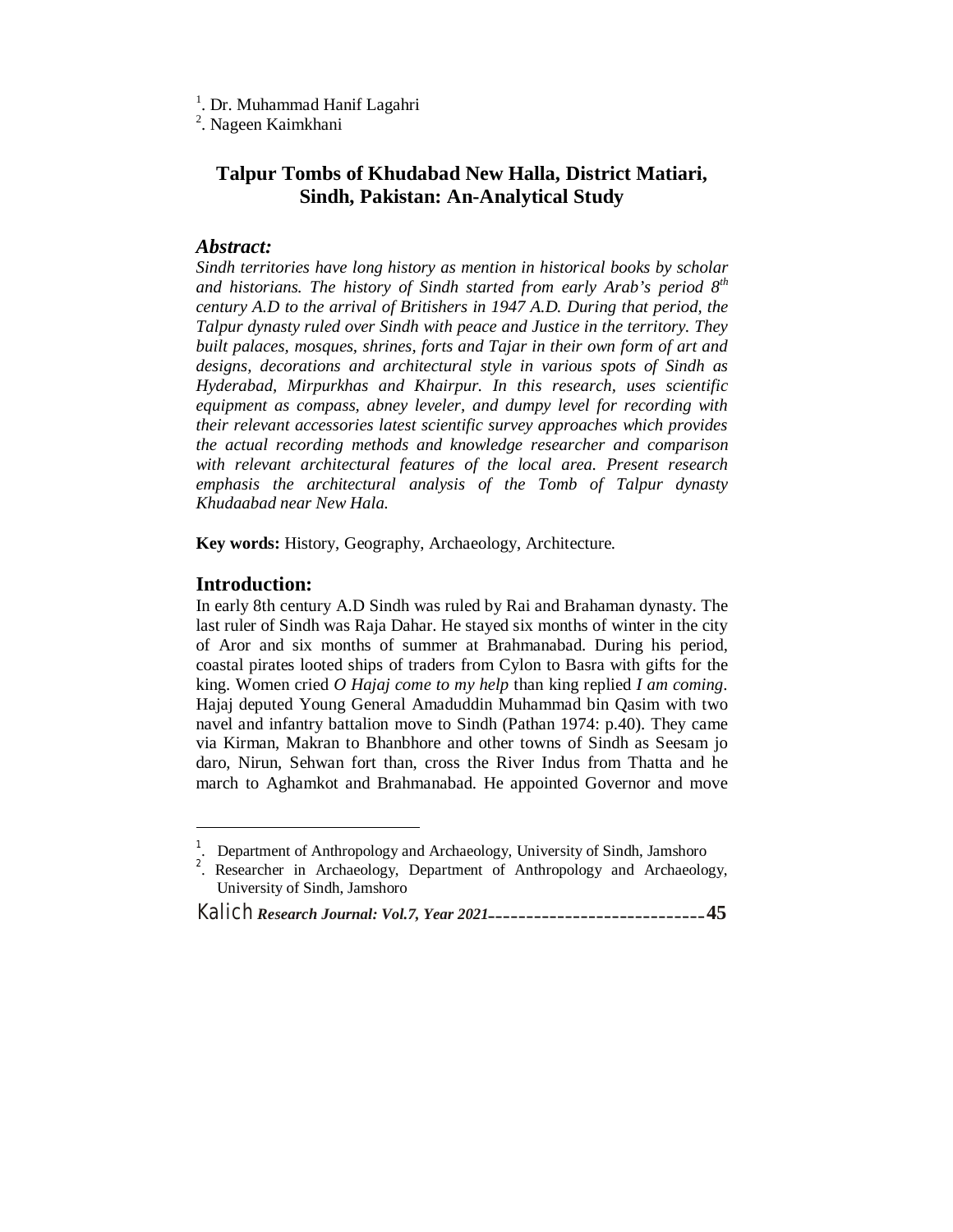towards Qasim Keerio, Bhiro Bham and Aror {Laghari 2018}. Arab dynasties rule over Sindh from 711 A.D to 1010 A.D.

Then, Soomra known as indigenous tribe of Sindh got a chance to rule over Sindh. Soomra managed to maintain their autonomous position till 13th century. Soomras made first capital known as Tharri which is located 12 Kilometers east of Matli of district Badin. Soon after 1026 AD they shifted the capital from Tharri to Shah Kapoor or Muhammad Tur north of Jati is also called Mahatam Tur. (Panhwar 2003: p 51)

The decline of Soomra, left the political vacuum that filled by the Samma dynasty. During 1520 A.D, The Shah Beg Arghun attacked the territory of Jam Nizamudin and defeated them and all powers and strength came in the hands of Shah Beg Arghun and Samma rule came to an end in 1520 A.D. {Panhwar 2003} Sindh came under the sway of the Arghuns. Shah Beg Arghun the first ruler of Sindh died in 1522 A.D. He was succeeded by his son Shah Hassan Arghun. Shah Hassan Arghun had divided Sindh into two subordinate governments- northern Sindh, from Bhakar to Sehwan which was administered by Sultan Mahmud and Southern or lower Sindh kept in direct control of the ruler. Thatta remained to be the capital of Turkhan. They ruled over Sindh till 1590 A.D. When Mughal Emperor Akber conquered Sindh and annexed it to the Mughal Empire.

In the second half of 17th century, the Kalhora local tribe of Sindh claimed descent from house of Abbas, rose to prominence in upper Sindh. Embolden with their large followings they seized their political power under the leadership of Mian Nasir Muhammad. Yar Muhammad Kalhora was appointed Governor of Derajat. The Kalhoras ruled over Sindh till 1783 A.D. His rule Sindh entered in an era of political stability, literary achievements and public welfare. To improve the economy of Sindh three canals were dug for irrigation purposes. Thatta, Shewan and Bhakar became great seats of learning and literary pursuits. There was good relation between Kalhoras and Talpurs. Mir Bahram Khan paid his value able and sincere services to Ghulam Shah Kalhoro but when his son Sarfraz Khan succeeded to the throne Mir Behram was getting old but his son Bajar filed his place. But the mind of Sarfraz Khan turned against the Mir, due to ill-defined reasons and he planned to kill Mir Behram. One day in 1774 A.D or 1775 A.D, he murdered the aged Bahram khan and his son Sobdar Khan in a disloyal and faithless manner. The elder son, Mir Bijar, was on a pilgrimage to Mecca and it was his good fortune that he escaped. But he had a cousin, Mir Fateh Ali Khan who controlled all the situations and took up the family quarrel to such good purpose that Sarfraz had to fly for his life (Aitken, 1907).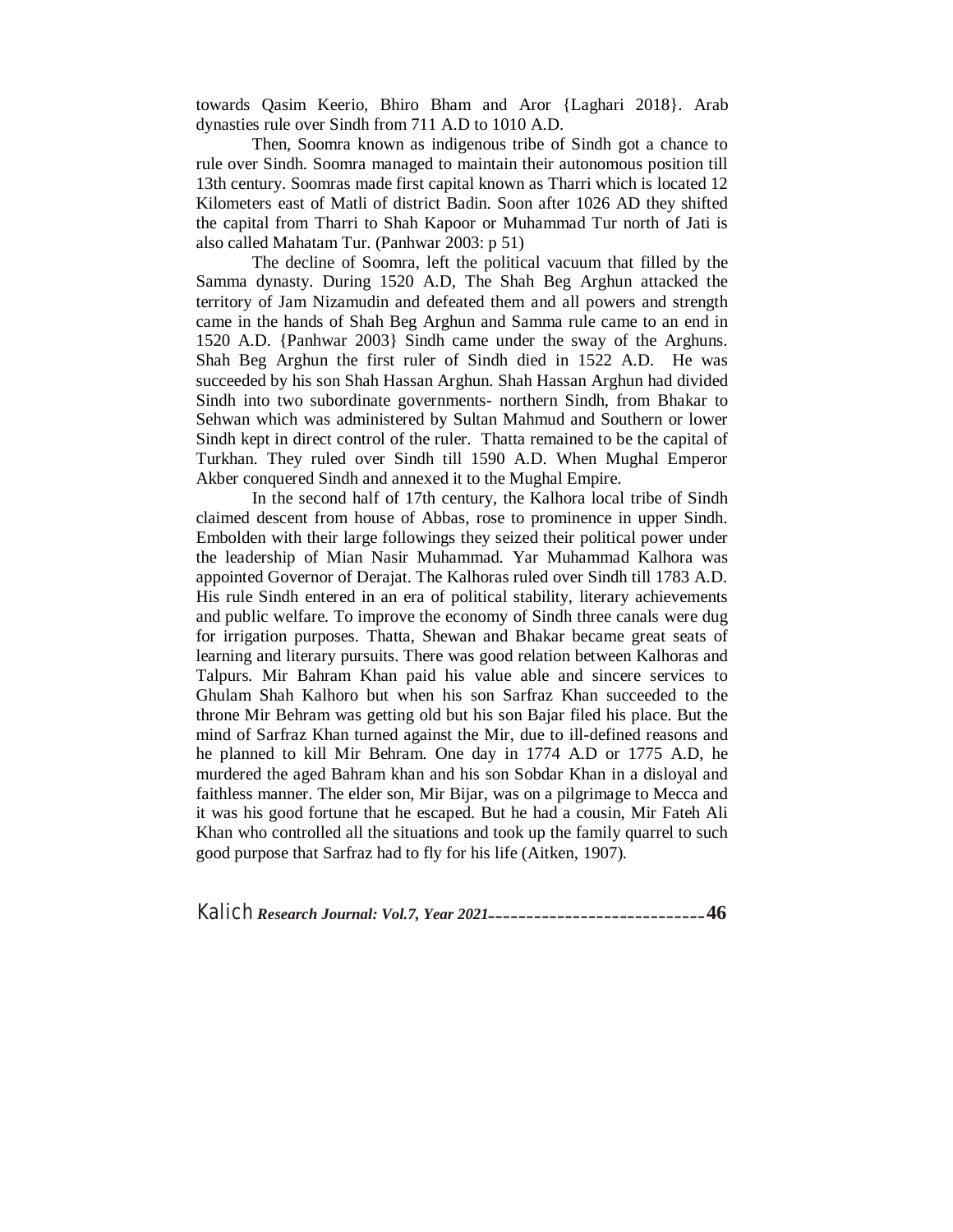Mir Fateh Ali Khan Talpur established his rule after defeating Kalhora's last ruler Mian Abdul Nabi in 1783 A.D. They belonged to Balouch tribe and had migrated to Sindh sometimes in 17th century. The detailed history of rise of Talpur dynasty is discussed here.

*"The origin of name "Talpur" is that word Talpur is consist of two words: "tal" means branches of trees and "pur" means to cut. Those, who cut the branches of trees for the herds grazing (Qudusi 2013 p.452)"*

Fateh Ali Khan Talpur defeated the Kalhoras in 1783 A.D the battle which took place near Halani, Taulka Kandiaro and took over as the new ruler of Sindh. (Memon 1990). Khuda abad town was the capital of Sindh during the rule of Talpur. Mir Fateh Ali Khan divided Sindh into three distinct regions, each ruled by a separate branch of family at Hyderabad (or Shadadani family, ruling in lower Sindh; 2nd, Mirpur Khas or (Manakani house), descendent of Mir Tharo Khan, ruling Mipurkhas and 3rd, the Sohrabani Talpur govern at Khairpur by Mir Sohrab Khan. Fateh Ali Khan was the head of Hyderabadi Talpur so, he associated his three younger brothers with him in the government, Ghulam Ali Khan, Murad Ali khan and Karam Ali Khan. Hence they were dominated the "Char Yaar" or four friends. While, the government was known as Chauyari. Whenever any partner died, his next of kin was included in the Chauyari. They had got full autonomy in their respective regions. However, central authority rested in the Chauyari based at Hyderabad. The Talpurs of Khudabad are known as Shadadani Talpur (Hughes 1876). Mir Fateh Ali Talpur was a brave, courageous and a man of high moral. He was of 17 years when he conquered the Sindh and ruled over it with intellect and fearlessness. He was not in favor of fighting and discourages the battles. He was so pious that he left a heavy amount of rupees in the Government treasure. He died in 1802 A.D (Qudusi 2013).

Sindh is ruled by various dynasties and they built in a new style of Architecture is introduced on the land of Sindh. The Architecture of Khudabad is known as funerary memorial Architecture of Talpur. It includes the Tombs, Mosques, Tajar, Canopies and scattered unknown graves of locals are famous in a complex called Tombs of Khudabad the capital city of Shahdadani Talpur of lower Sindh. The details of each are given here.

During investigation researcher reports various types of buildings as tombs, Tajars, graves enclosure wall, mosques and canopies. The details of each are given here.

#### **Tomb of Mir Fateh Ali Khan Talpur**

At New Khudabad, the most significant tomb is that of Mir Fateh Ali Khan, the founder of Talpur dynasty. The tomb is in square shape (Plan#01). The external drum is situated on the octagonal Squanches and the drum is crowned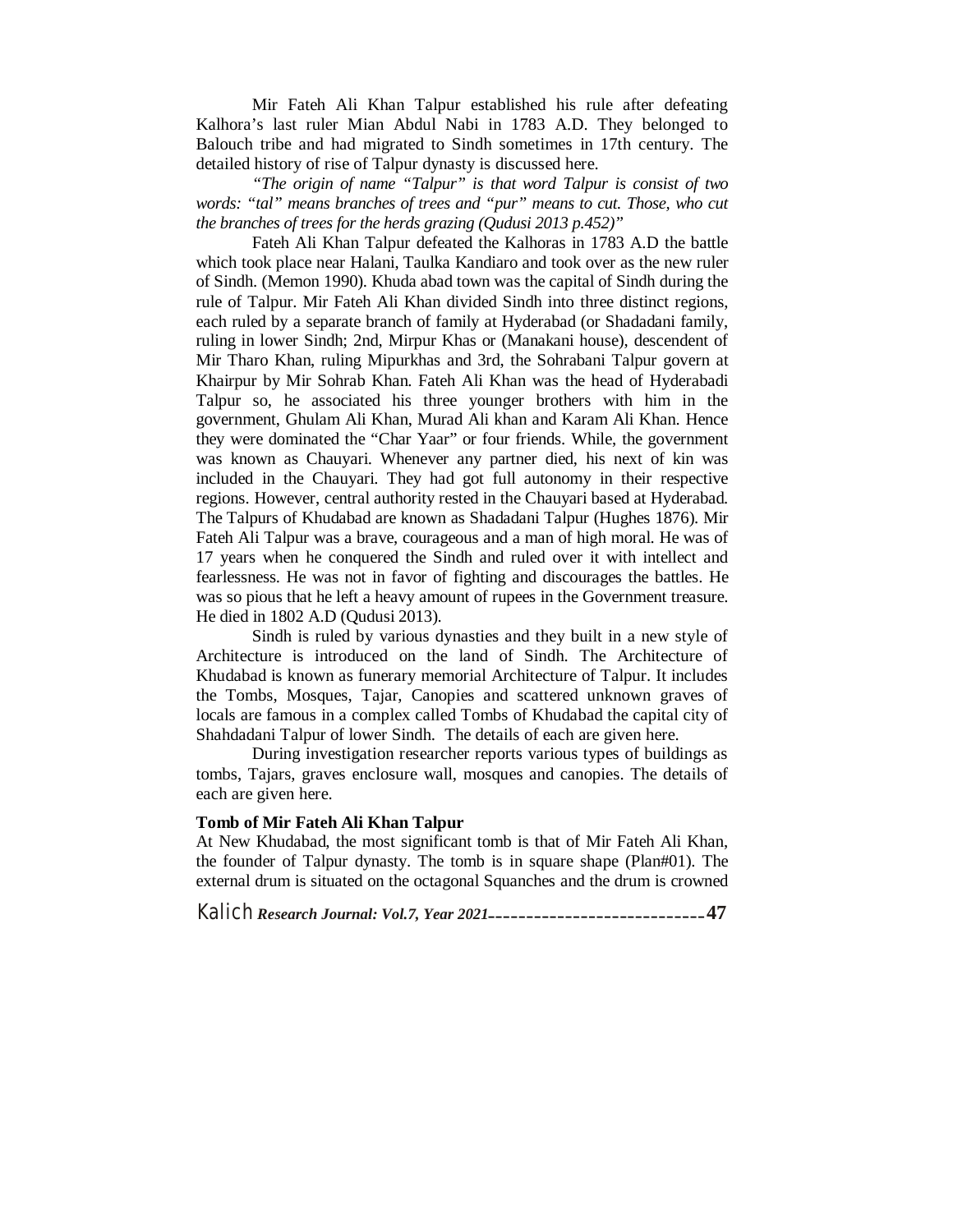by the hemispherical dome (Fig # 01). Inverted lotus flower is supported honey combed quenches emerging on the top of the dome (Fig# 02). On the top of each corner, there is a solid kiosk, surmounted by a domed with a miniature painted. Each side of the kiosk contains an arched paneling. There are also small turrets with blue tiles decoration. The tomb has two minarets that are decorated with blue tile. The exterior of the tomb is decorated with panels having Kashi work, floral designs with different colors (white, blue, green, yellow). Wooden door opens from east as entrance. Other three sides of walls has arched niche. There is a rectangular frame having decorative whorl all around with floral pattern. Walls having rectangular panels with a floral and geometrical pattern and the small squares in which dots or circles are embossed. No painting is reported here. Internally, dome chamber is octagonal in plan. The square chamber has been converted into octagonal through honey comb Squinches in the four corners. Honey comb structure is the main characteristic of the Mir Fateh Ali tomb. The octagonal drum contains arched window in an alternating order that are covered with lattice word or simply its framework. Inside the tomb, there is a square platform that proves that building is more than single story. The platform is constructed of sand stone of Makli. The platform is supported by the small pillared at intervals that are 26 in numbers. The jalies (meshes) contain both floral as well as geometrical motifs. The stone railing around the edge of platform is also found in some of the Chaunkandi graveyard at District Malir, Karachi.

The graves are five in numbers the tomb from right to left is the grave of Mir Ghulam Ali Khan, Mir Fateh Ali Khan, Mir Sobdar Khan (son of Mir Fateh Ali Khan 1846 A.D), and the grave Muhammad Ali Khan.

These dates or inscription is written on the each grave. Persian and Quran inscriptions on each grave and are visible.



Plan # 01 Tomb of Mir Fateh Ali Khan Talpur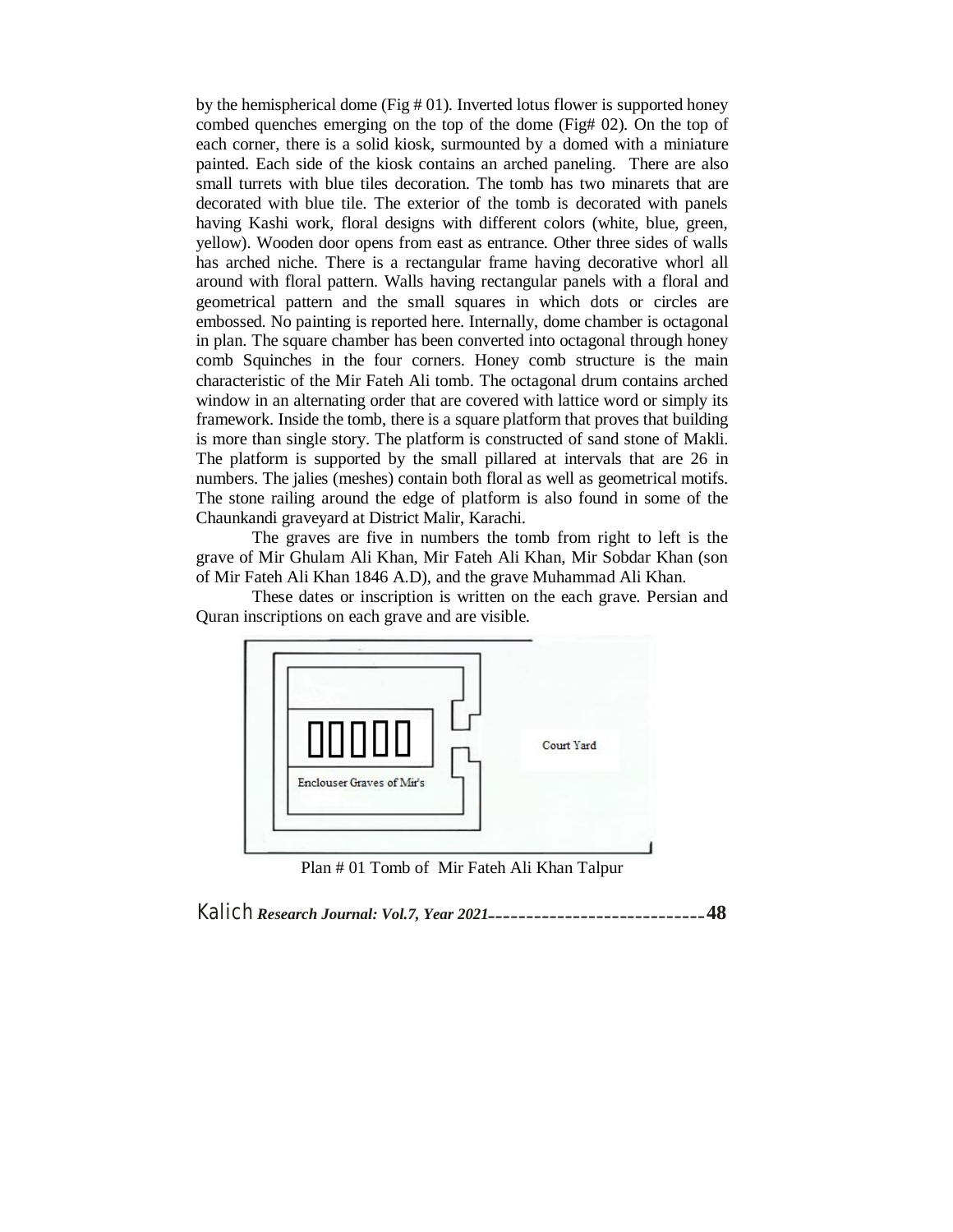

Fig # 01 External View of Tomb of Mir Fateh Ali Khan Talpur

### **Tomb B Mir Bahram Khan:**

It is situated in the front of the tomb of Mir Fateh Ali Khan Talpur (Fig # 02). Exterior is decorated with floral designs on the basement and jallies in octagonal star shaped. The tomb has raised pillars with the floral designs having 8 petals. Incised curved in geometrical and floral pattern. In this enclosure, there is a raised platform on which single grave is laid that belongs to Mir Bahram. The tomb is consisting of the octagonal drum on which the hemispherical dome is place. Inverted lotus flower is also appeared on the top of the dome. The dome is white washed and it is plastered. The guard of this site Muhammad Paryal Chandio (working here since 1987) shared that this dome was abolished but department of Endowment Fund Trust (E.F.T) renovated it in a good condition.



Fig # 02 Tomb of Mir Bahram Khan Talpur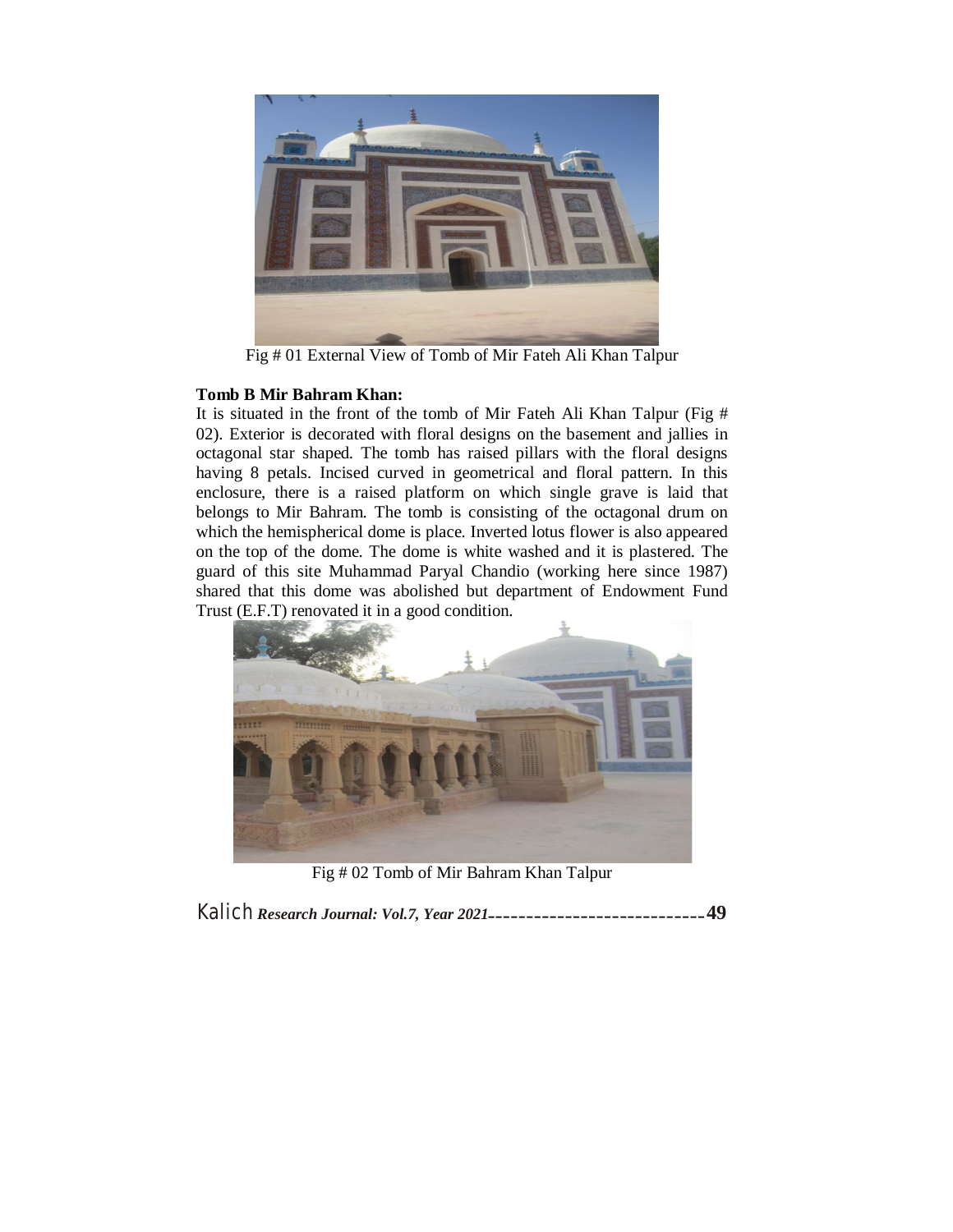### **Tajar A**

Tajar is the form of architecture and is a place where royal females' buried. It is located on the western side of the tomb of Mir Fateh Ali Khan Talpur (Plan # 02). It has two main entrances, one from the east and other from the west direction. Exterior is the plain except the fringes which is decorated with blue tile (Fig # 03). (Fringes are used as decoration purpose). The basement is constructed with yellow stone, having floral designs. Outside the panels are white washed. The dome of Tajar is in velvet form on which emerging the 2 inverted lotus flowers. Internally there are two graves on raised platform. These graves are of brick masonry and bearing the Arabic inscriptions. Researcher has not found the name of females because of not any name was mention on the graves. The whole Tajar was decorated with the panels having geometrical and floral designs on the walls. There are 2 niches on east and west side of the wall and having jalli style with floral motifs. The ceiling or roof is white washed. South of the Tajar, there are two graves of children. Right side grave has Arabic inscription.



Plan # 02 of Tajar and Canopies and Tomb of Mir Bahram Khan



Fig # 03 Tajar and the graves at the South side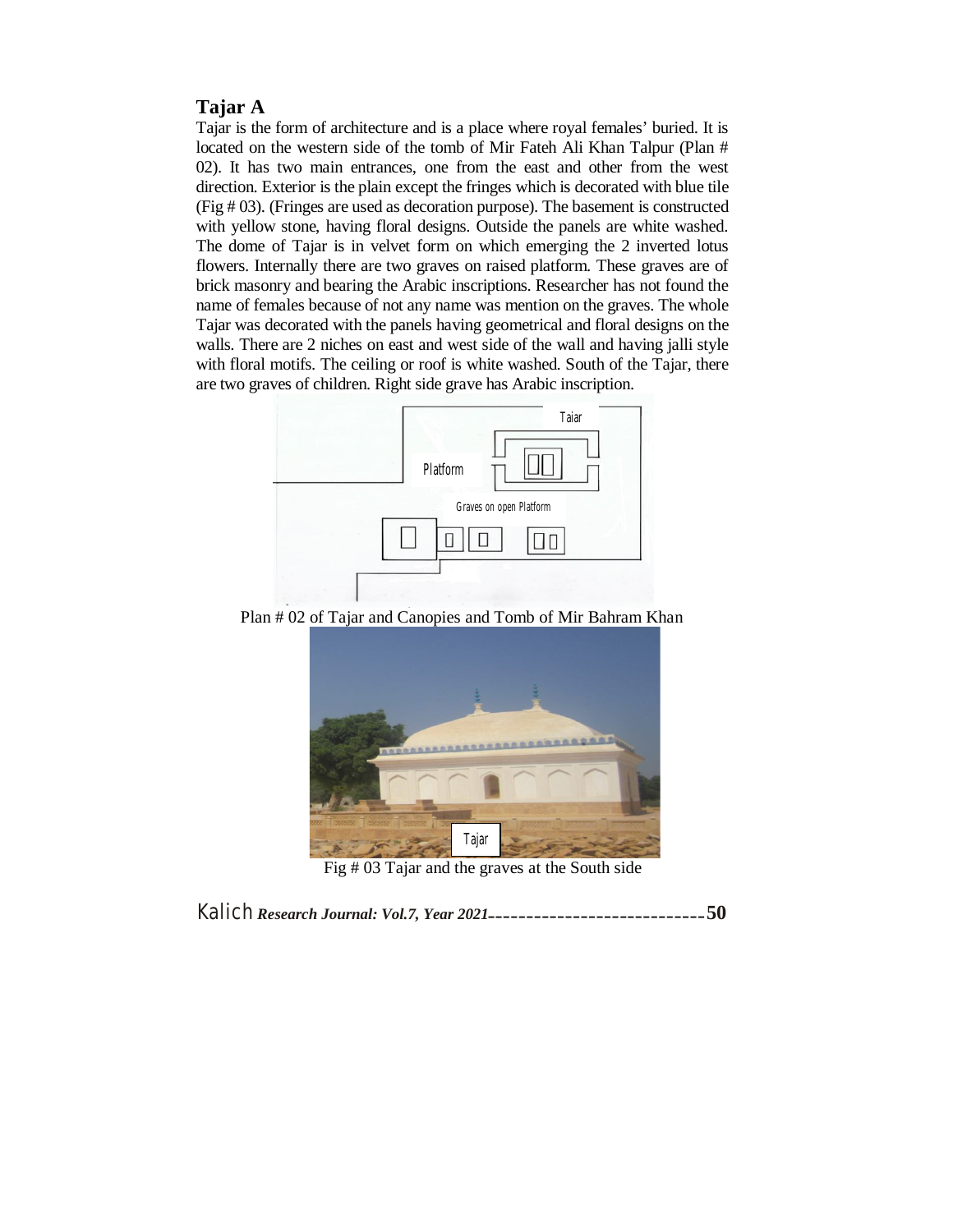#### **Canopies A (South of Tajar)**

Canopy is raised pillar structure on which dome is fixed. A canopy is an overhead roof to provide shelter. There are two canopies having two graves on the south of Tajar (Fig # 04). Each grave is encloses in separate canopy. Each canopy has 12 small pillars. The canopy has an octagonal drum which is crowned by hemispherical dome and emerging the inverted Lotus flower. All the domes of canopies have been repaired and white washed by EFT. Exterior, basement is of lime stone and is of decorative panels with geometrical designs.



Fig # 04 Canopies A (South of Tajar)

#### **Canopies B (North West of Tajar)**

This canopy has 3 platforms. First is known as (plinth) that is on the ground. Second plinth is one and half feet above from the first plinth. Third platform on the second plinth is known as base erect pillars. These all constructed with sand stone. The platform of each canopy has decorated with floral and geometrical motifs. Each canopy has 8 pillars. Right side canopy has 2 graves. On one grave (right) it is depicted on the slab that it belongs to Mir Sobdar Khan Talpur 1119 A.H (Plan # 03) and on the other grave (that is on left side), according to inscription, it is observed that this grave belongs to Mir Bahram Khan Talpur (1189 A.H).On the second canopy, there are two graves. One is of Mir Bijar Khan Talpur (1194 A.H). On the right side there is a grave of baby with Kalma and Quranic Ayat is inscribed (Fig # 05). On the low pillars an octagonal drum is fixed on which hemispherical dome is placed. On the dome inverted lotus flowers are appeared. The domes are white washed. Ayat-ul-Kursi is written on the grave and some Quranic Ayat is also written on the slabs.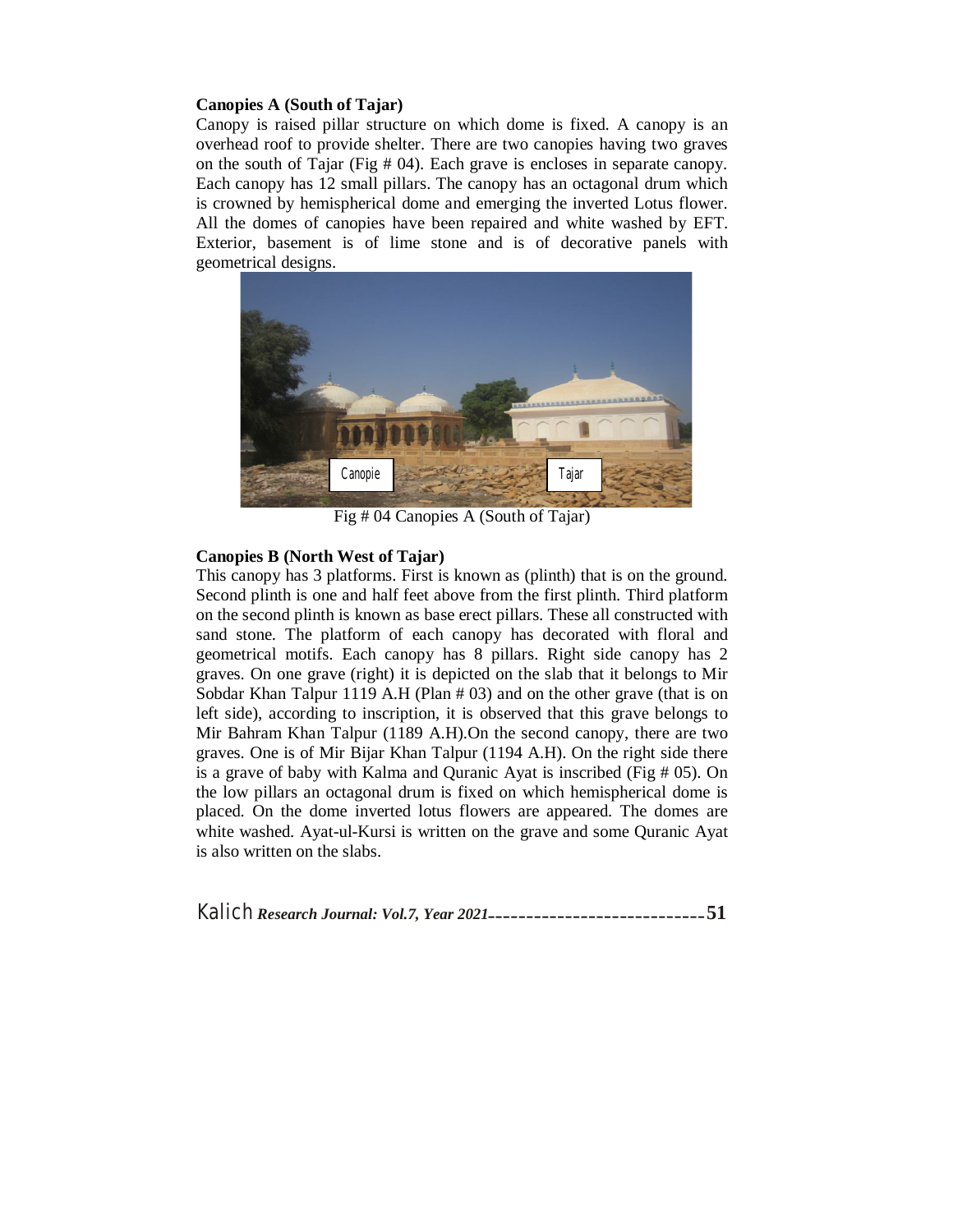Masson marks are noticed by the Henery Cousen's book *Antiquities of Sindh*. Cousens reported inscribed twenty four symbols on the plate form of tomb of Mian Ghulam Shah Kalhoro and his brother Mian Abdul Nabi (Cousens 1929: p 107). The slab/panel of the grave of Mir Bahram Khan Talpur a Masson mark reveals the name of the stone block maker for constructing the building (Fig # 06). Same mark has also been observed at the southern wall. It showed the name "Ahmed" but recently it has been scratched by people so the name is not visible.



Plan # 03 Canopies of Mir Sobdar Khan Talpur and Mir Bahram Khan Talpur



Fig # 05 Canopies B (North West of Tajar)



Fig # 06 Inscribed Masson Mark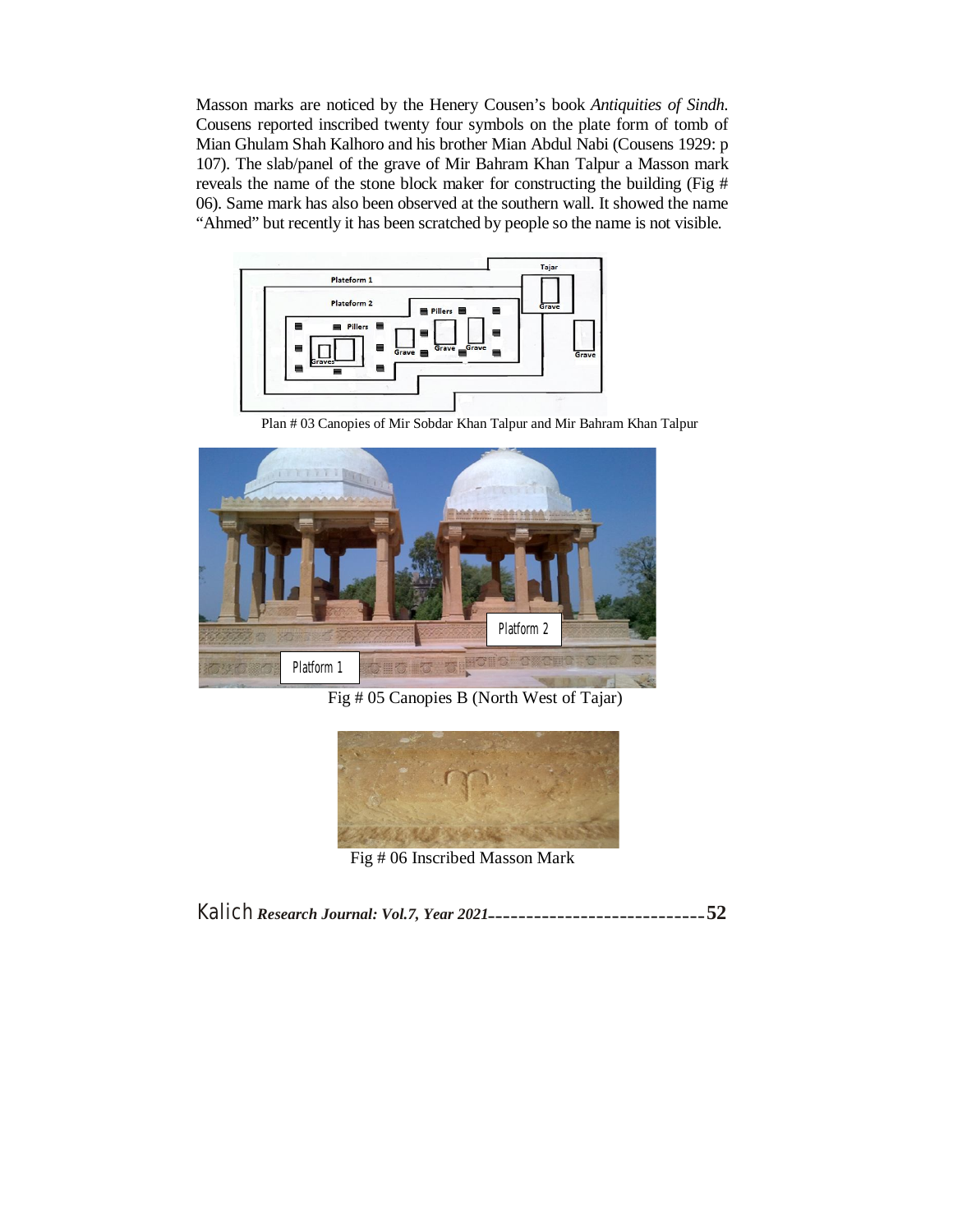### **Mosque:**

The Mosque is built on the center of complex and some South of the tomb of Mir Fateh Ali Talpur (Plan # 04). It is well preserved and continuously used by local. Inside and outside are beautifully decorated with colors and design. Mostly flowers are dominant in panels painted fringes seen in drum and inside, shams is beautifully painted (Fig  $# 07$ ). The mosque has three domes central dome is large and has 3 pointed niches. At the arch of Mehrab is the Persian inscription which shows the name of the builder and year of the construction.





Fig # 07 inside paintings of the Mosque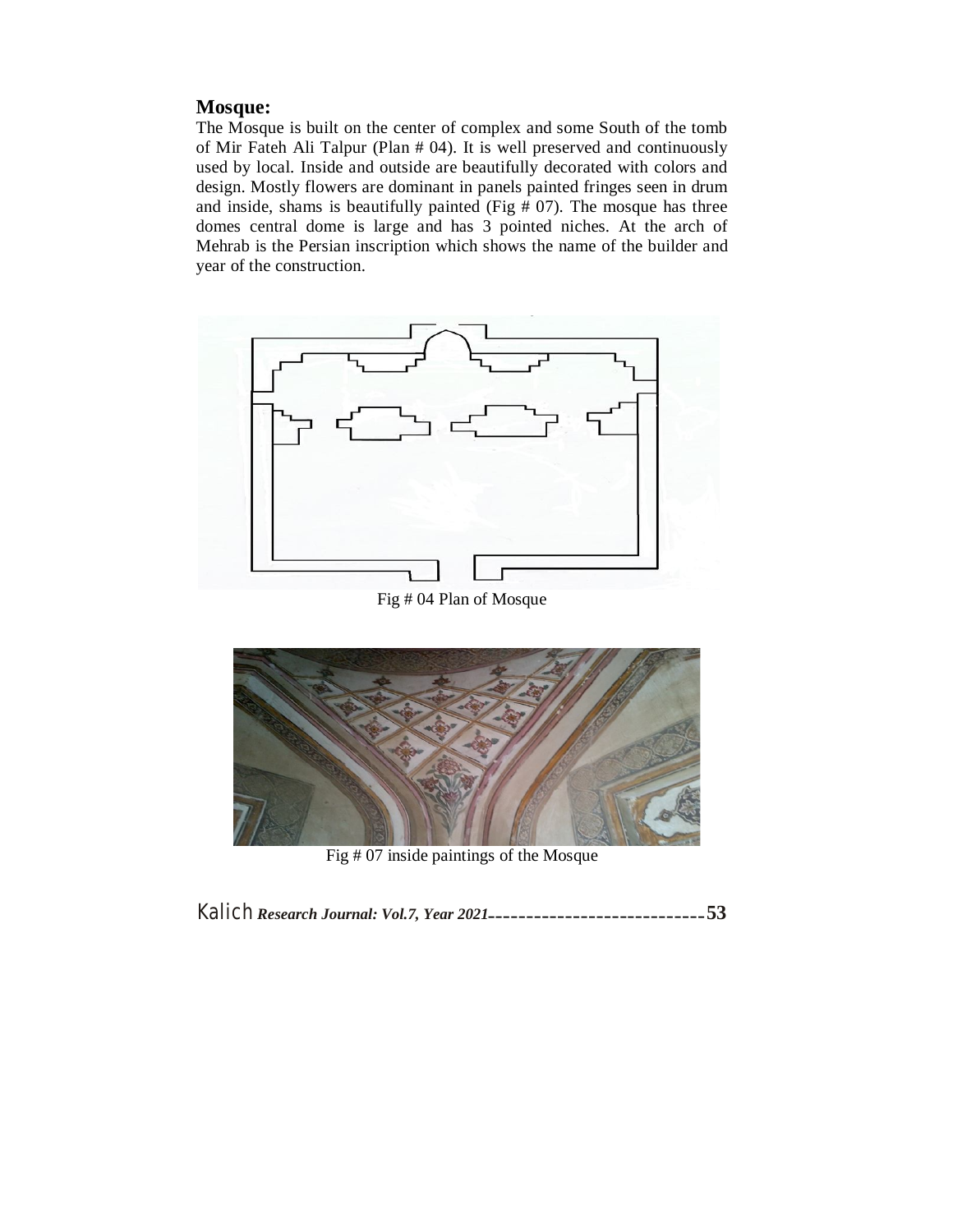# **Enclosure Graveyard**:

There is a contemporary graveyard near the tomb of Mir Fateh Ali Talpur but mostly enclosure old graves are destroyed and not in good condition but some graves are repaired. Both male and females which are buried (Fig # 08). Historical evidences mentions some prominent persons, religious scholars elite class persons are also buried. The enclosure walls are built with same raw material which used in this complex.



Fig # 08 General View of enclosure graveyard

### **Conclusion:**

The role of funerary architecture in our lives and in our society cannot be shun or ignore and deniable. It is the identity of each and every person. A state is also identified by its attractive architecture. The architecture also explains the history, economy, expertise and sometime authentic date of ruler / dynasty in what manner has ruled over a country or a province. It helps us to understand their understanding and individualist approach towards art and architecture. The Talpurs were ruling family. As they have political astuteness likewise their capabilities and skills they can also measure from their form and style of funerary architecture. Researcher has observed the beautiful and attractive architecture of Talpurs dynasty during field work. The architecture was skillfully developed and well-constructed. The stone carving on the graves shows capability of mind to make the architecture more attractive and to enhance its beauty. The architecture was affected by some climatic factors but it has been renovated by the Endowment Fund Trust (EFT) and it is in same condition as before.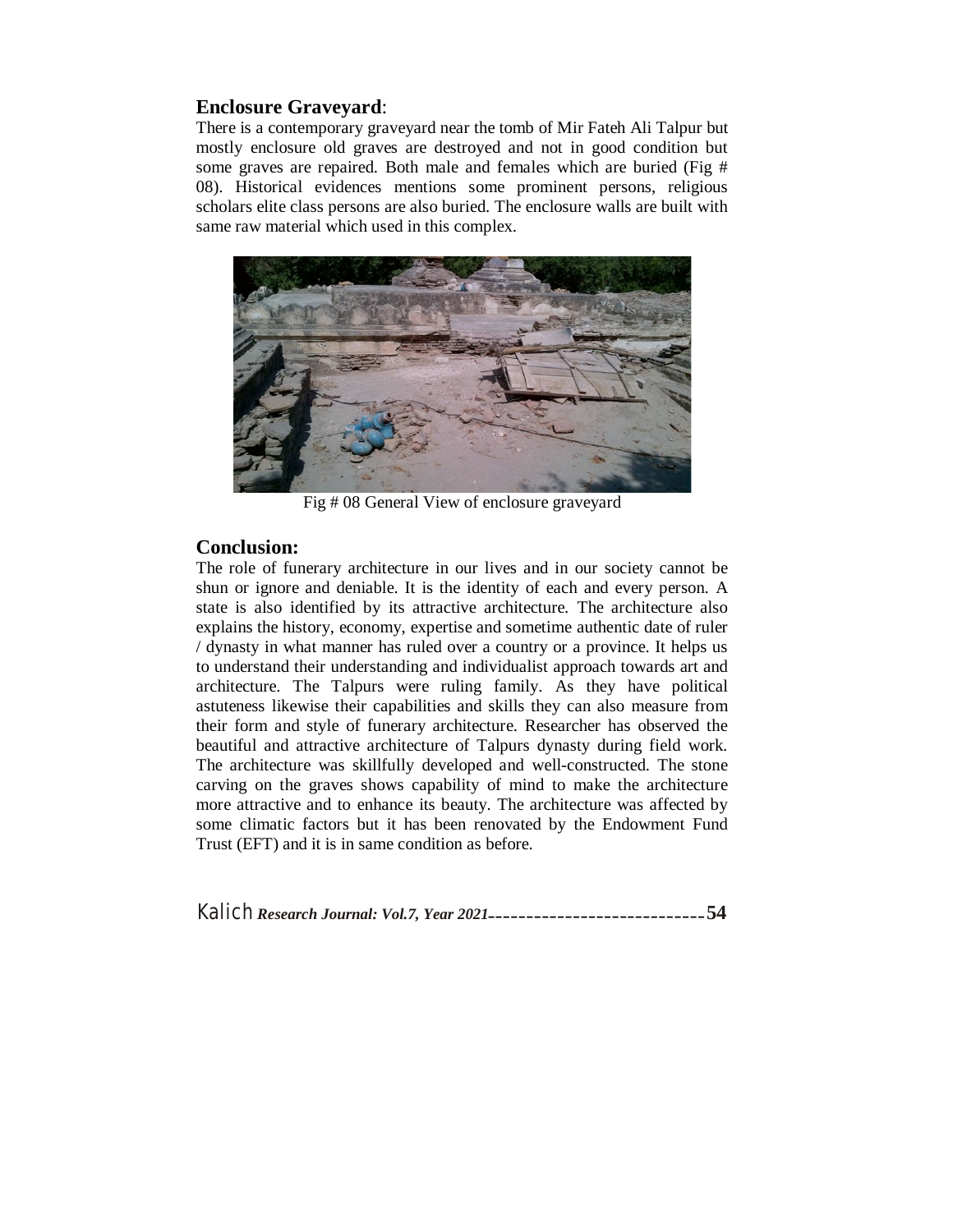# **Recommendations:**

Architecture itself tells us about history; that how development occurred and how these buildings became the part of country's heritage. The government and people too take important notice and consideration to such worthy architectural rich building. Though, it is not only part of our heritage but it is a gift for our future generation too. So, it needs collaborative attention to maintaining the architecture. There should be proper sewerage system so that the rain water would not accumulate near the archeological sites. There should be security system that looks after the sites in a very fine way. Historical and Cultural heritage invigorate the interest of upcoming generation regard to study their history. If these sites would be perished, our identity would be perished and nothing will leave for our generation to feel proud for.

### **References**:

- **1. Adwani Bheroomal (2009)**" Hala Ja Rang Hazar" Published by Matiari Kitab dost program Halla.
- **2. Aitken.E.H (1907)**'' Gazetteer of the Province of Sindh'', Published by Indus Publications Karachi.
- **3. Ansari Ishtiaq (2002**)" Kalhora Ithad "Ghulan Kot" Mian Ghulam Shah Kalhoro Published by Abbasi Kalhora Ithad, Hyderabad Sindh.
- **4. Bhutta Dr. Muhammad Iqbal (2011)** "Sindh ke Aasar Qadeema" Published by Ilm w Arfan publisher Lahore.
- **5. Channa Mahboob Ali (1955)** "Khudaabad Hallan wari" Mehran Published by Sindhi Adbi Board Jamshoro.
- **6. Cousens Henery (1929)** "The Antiquities of Sindh with Historical outline" 3rd edition, Published by Department of Culture, Government of Sindh.
- **7. Hughes.A.W, F.R.G.S, F.S.S, (1876)**''Gazetteer of the Province of Sindh'', Second Edition, Published by Indus Publications Karachi.
- **8. Laghari M.H (2018)**"Mansurah; the first Islamic Capital of Sindh" PhD Dissertation Department of Archaeology Shah Abdul Latif University, Khairpur.
- **9. Lakho G.M (1997)** "Khudabad Sani Kaloharn jo Aakhri Aaramghah" Mehran 3-4, Published by Sindhi Adabi Board Jamshoro.
- **10. Lakho G. M (1983)** "Kalohran Ja Takhtghah" Mehran 2-3 Published by Sindhi Adbi Board Jamshoro.